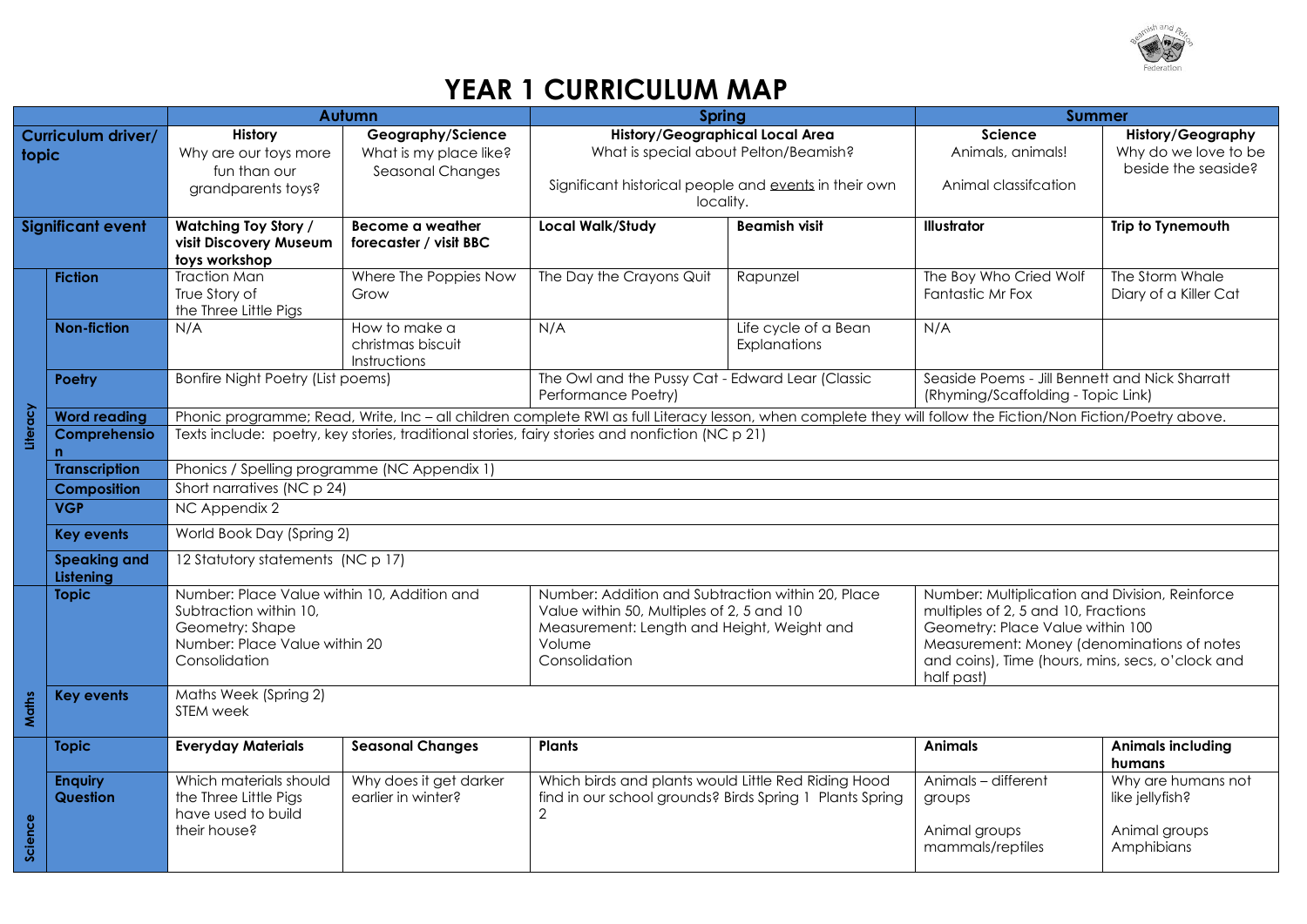

|           | <b>Enquiry Skills</b>                              | <b>Seasonal changes</b><br>Working Scientifically -on going across the year                                                                                                                            |                                                                                                                          |                                                                                                                                                                                                    |                                                                                                                                                                                             |                                                                                                                                                                    |                                                                                                                                 |  |
|-----------|----------------------------------------------------|--------------------------------------------------------------------------------------------------------------------------------------------------------------------------------------------------------|--------------------------------------------------------------------------------------------------------------------------|----------------------------------------------------------------------------------------------------------------------------------------------------------------------------------------------------|---------------------------------------------------------------------------------------------------------------------------------------------------------------------------------------------|--------------------------------------------------------------------------------------------------------------------------------------------------------------------|---------------------------------------------------------------------------------------------------------------------------------|--|
|           | <b>Software</b>                                    | <b>Powerpoint - Basic</b><br><b>Skills</b>                                                                                                                                                             | Ipad-Video                                                                                                               | <b>Basic skills - Safety</b>                                                                                                                                                                       | <b>Beebot</b>                                                                                                                                                                               | <b>Internet Research</b>                                                                                                                                           | Algorithms - 2Code                                                                                                              |  |
| Computing | <b>Objective</b>                                   | Learn how to log onto<br>school computers. Use<br>PPT as word processing<br>to type name. Use<br>space bar to type a<br>sentence. Add a<br>picture. Develop<br>mouse skills using<br>website from LTP. | Independently open an<br>app to send a Video<br>message to Santa.                                                        | Use Websites from LTP. e.g.<br>Internet traffic lights,<br>Smartie the Penguin,<br>Jessie and friends.                                                                                             | Directions: forwards,<br>backwards, right and<br>left. Follow a sequence<br>of instructions. Plan a<br>journey for the Beebot to<br>follow. Debug any<br>problems and make<br>improvements. | Use internet browser<br>www.swiggle.co.uk link<br>to topic work to give<br>purpose to research<br>(**revisited in Y2 as part<br>of cross curricular topic<br>work) | Sequence nursery<br>rhymes / put seasons in<br>the right order/<br>sequence a story. Link<br>to topic/English work.             |  |
|           | <b>Key Events</b>                                  | Safer Internet Day/ E-Safety (Week Spring 1)                                                                                                                                                           |                                                                                                                          |                                                                                                                                                                                                    |                                                                                                                                                                                             |                                                                                                                                                                    |                                                                                                                                 |  |
| History   | <b>Enguiry</b><br>Question                         | Why are our toys more<br>fun than our<br>grandparents toys?                                                                                                                                            |                                                                                                                          |                                                                                                                                                                                                    | Why was mining<br>important to our local<br>area?                                                                                                                                           |                                                                                                                                                                    | Why do we love to be<br>beside the seaside and<br>why are Mary Seacole<br>and Grace Darling<br>special people from<br>the past? |  |
| Geography | <b>Enquiry</b><br><b>Question</b>                  |                                                                                                                                                                                                        | What is my place like?<br>My Geography<br>Home and School<br>Focus: Fieldwork and<br>observational skills. Basic<br>Maps | What can I find?<br>Me and my corner of the<br>world.<br>Local Area<br>Focus: Fieldwork and<br>observational skills, basic<br>maps, use and labelling of<br>photographs,<br>geographical language. |                                                                                                                                                                                             | What is our Country like?<br>Me and my UK<br>UK countries, capitals<br>and seas.<br>Focus: map skills,<br>photograph use, basic<br>atlas introduction.             |                                                                                                                                 |  |
|           | <b>Key events</b>                                  | Geographical skills and fieldwork - on going across the year                                                                                                                                           |                                                                                                                          |                                                                                                                                                                                                    |                                                                                                                                                                                             |                                                                                                                                                                    |                                                                                                                                 |  |
|           | <b>Topic</b>                                       | <b>Textiles</b>                                                                                                                                                                                        |                                                                                                                          | <b>Structures</b>                                                                                                                                                                                  | <b>Cooking and Nutrition</b>                                                                                                                                                                |                                                                                                                                                                    |                                                                                                                                 |  |
|           | Objective                                          | Templates and joining<br>– puppet                                                                                                                                                                      |                                                                                                                          | Explore mechanisms -<br>wheels and axles                                                                                                                                                           | Food-Fruit kebab                                                                                                                                                                            |                                                                                                                                                                    |                                                                                                                                 |  |
|           | Design, make & evaluate & improve across all units |                                                                                                                                                                                                        |                                                                                                                          |                                                                                                                                                                                                    |                                                                                                                                                                                             |                                                                                                                                                                    |                                                                                                                                 |  |
| Б         | <b>Key Events</b>                                  | <b>STEM</b> week                                                                                                                                                                                       |                                                                                                                          |                                                                                                                                                                                                    |                                                                                                                                                                                             |                                                                                                                                                                    |                                                                                                                                 |  |
|           | <b>Topic</b>                                       | Work of chosen artist<br>(Arts Week)                                                                                                                                                                   | Drawing/Printing                                                                                                         |                                                                                                                                                                                                    | Painting                                                                                                                                                                                    | Collage                                                                                                                                                            | <b>Sculpture and Painting</b>                                                                                                   |  |
| 专         | Objective                                          | Artist studied varies<br>each year depending<br>on theme                                                                                                                                               | Line and shape<br>Art in the style of                                                                                    |                                                                                                                                                                                                    | Colour and mixing/thick<br>and thin brushes -<br>portraits                                                                                                                                  | Nocturnal Animals                                                                                                                                                  | Land Art                                                                                                                        |  |
|           |                                                    | Developing Ideas - ongoing across the year                                                                                                                                                             |                                                                                                                          |                                                                                                                                                                                                    |                                                                                                                                                                                             |                                                                                                                                                                    |                                                                                                                                 |  |